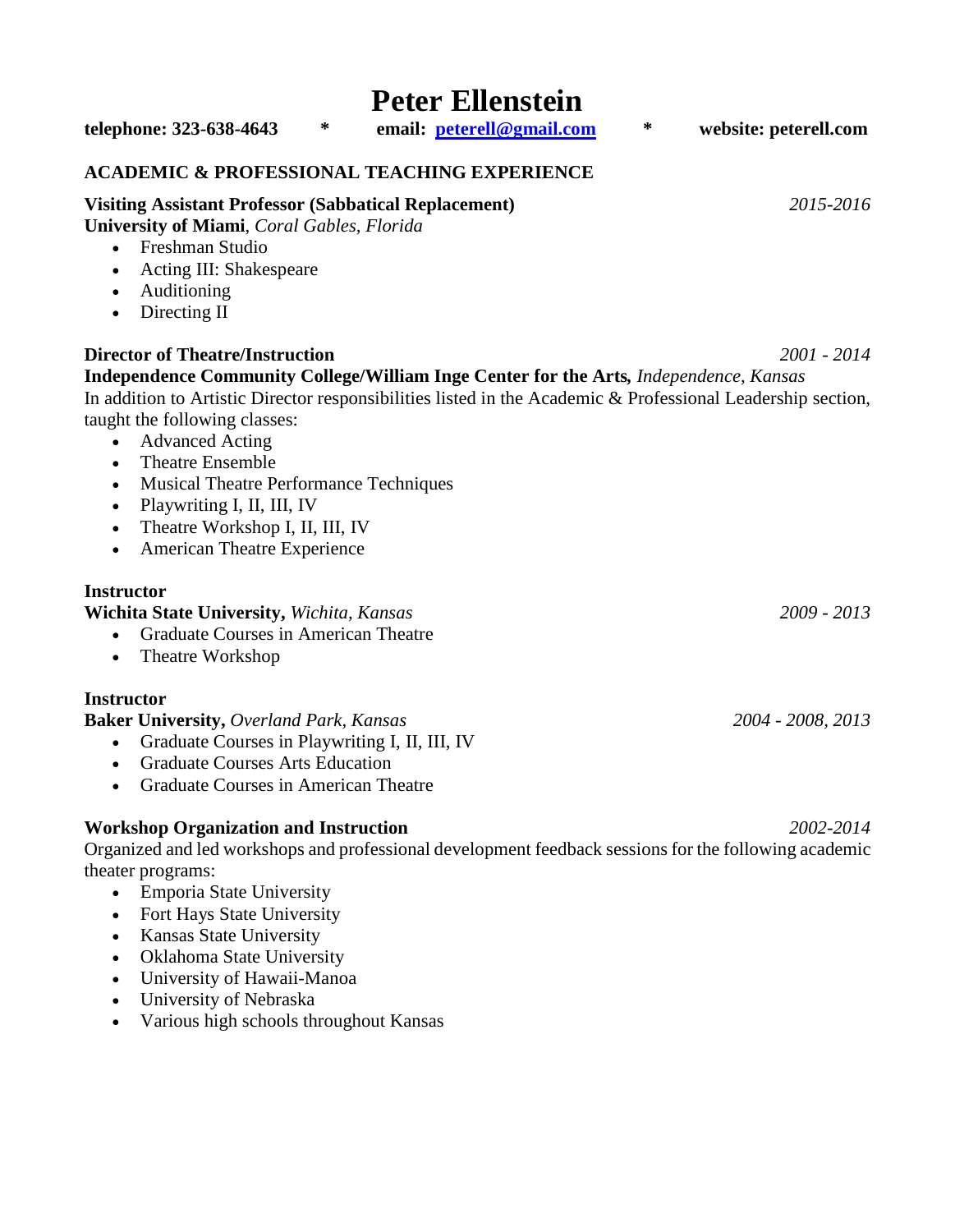| <b>Instructor</b>                                                                                      | 1999 - 2001      |
|--------------------------------------------------------------------------------------------------------|------------------|
| Minnesota State University, Mankato, Mankato, Minnesota                                                |                  |
| Acting for Everyone                                                                                    |                  |
| Introduction to Theatre (Assistant Instructor)                                                         |                  |
| <b>Producing Director</b>                                                                              | .1994 - 1999.    |
| Los Angeles Repertory Company, Los Angeles, California                                                 |                  |
| Oversaw all aspects of non-profit theatre company: production, conservatory and theatre studio rentals |                  |
| <b>Private Professional Coach</b>                                                                      | $1992$ – Present |
| Coaching actors for theater, film and television auditions                                             |                  |
| <b>Guest Moderator</b>                                                                                 | 1997-1998        |
| <b>Classical Theatre Lab /Amadeus Company, Los Angeles, California</b>                                 |                  |
| Scene/Monologue work for professional theatre company.                                                 |                  |
| <b>Workshop Facilitator</b>                                                                            | 1997             |
| <b>Theatricum Botanicum, Los Angeles, California</b>                                                   |                  |
| Facilitated "Schooldays" daily theatre workshops for 5,000 kids in grades 4-12.                        |                  |
| <b>Workshop Facilitator</b>                                                                            |                  |
| McCadden Place Theatre, Hollywood, California                                                          | 1993 - 94        |
| Taught Scene and Vocal workshops to professional actors.                                               |                  |
| <b>Workshop Facilitator</b>                                                                            | 1992 - 93        |
| <b>Company of Charactors Theatre, Studio City, California</b>                                          |                  |
| Taught Acting Fundamentals and Scene workshops to professional actors.                                 |                  |
| <b>Guest Director</b>                                                                                  | 1990             |
| <b>Orange County High School of the Arts, Orange County, California</b>                                |                  |
| Directed production of Biloxi Blues starring Pedro Pascal                                              |                  |
| <b>Theatre Instructor</b>                                                                              | 1982-1983        |
| Mobile Open Classrooms High School, Santa Monica, California                                           |                  |
| Taught theater and acting to students from grades 9-12 and directed of David and Lisa.                 |                  |
| <b>EDUCATION</b>                                                                                       |                  |
| <b>Master of Fine Arts in Theatre</b>                                                                  |                  |
| Directing concentration                                                                                |                  |
| Minnesota State University, Mankato, 2001                                                              |                  |
| <b>Bachelor of Arts in Theatre</b>                                                                     |                  |
| Thomas Edison State College, 1998                                                                      |                  |
| <b>Seminars &amp; Trainings</b>                                                                        |                  |

- Theater Communications Group, Artistic Directors Institute, June 2005
- Theater Development Fund, Commercial Theater Institute, April-May 2005
- Association for Theater in Higher Education, Leadership Institute, July 2002
- Psychodrama, Dorothy Baldwin Satten, Westwood Institute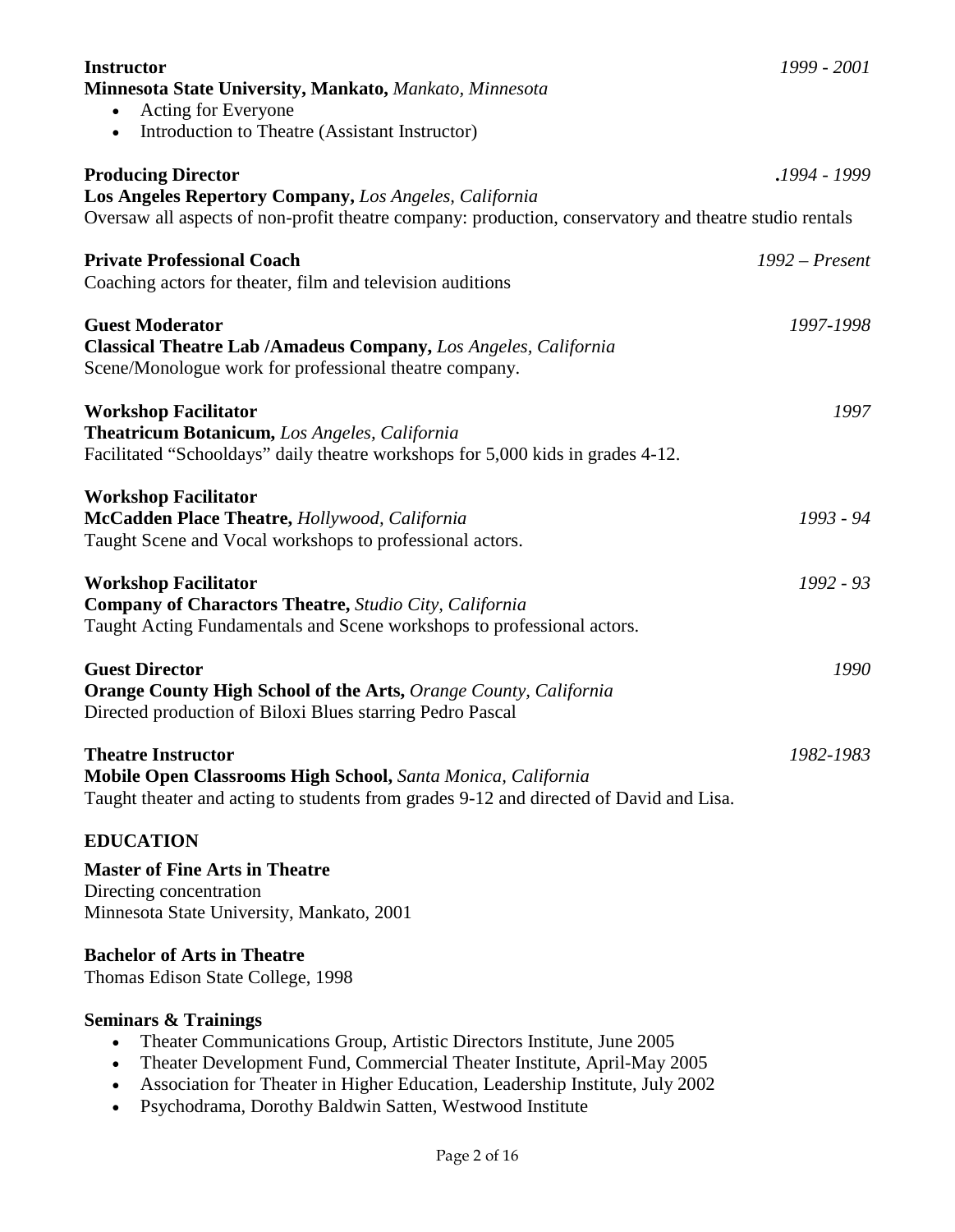# **ACADEMIC & PROFESSIONAL LEADERSHIP**

# **Interim Artistic Director/Consultant** *May 2016 – Aug 2016*

**Gretna Theatre**, *Mt. Gretna, Pennsylvania*

- Oversaw all artistic aspects of five-show 2016 summer theatre season and fall education season.
- Planned the 2016-17 season (selected season, contracting directors and other artists for academic and summer seasons) in concert with Managing Director.
- Researched new audience, outreach and development programs.
- Delivered recommendation report for long term planning and growth of theatre.

# **Interim Artistic Director & Visiting Assistant Professor of Acting-Directing** *Aug 2015 – May 2016*  **Jerry Herman Ring Theatre, University of Miami,** *Miami, Florida*

- Oversaw all artistic aspects of a college-hosted theatre in conjunction with the University of Miami Theatre Department and a supporting 501(c)3 organization, *Friends of Theatre*.
- Taught Acting, Shakespeare, Auditioning, & Directing in the BFA program and directed "As You Like It."
- Analyzed and improved production processes
- Assist in developing a forward-thinking mission
- Set goals and a functional plan to achieve positive outcomes for the students, campus, community and participating artists
- Initiated a new development initiative and two new production events
- Established partnerships with a new institution, six professional guest artists
- Obtained the first organizational outside grant for a guest artist/educator performance series

**William Inge Center for the Arts,** *formerly William Inge Theatre Festival*

- Secured *State Theatre Festival of Kansas* designation from state legislature in 2009
- Quintupled unearned income: top five recipient of NEA Theatre funding 2009-2014
- Oversaw all artistic and administrative aspects of a college-hosted Arts Center in conjunction with supporting 501(c)3 William Inge Festival Foundation.
- Designed academic program and integrated Center and Festival activities with Independence Community College Theatre Arts program.
- Produced the nationally recognized annual William Inge Theatre Festival.
- Directed, produced and collaborated with the leading playwrights, directors and performers in the nation
- Managed 4 full-time staff, 10 part-time/work study students, numerous visiting artists and over 200 volunteers annually
- New artistic/managerial programs created:
	- o Ensemble-based training program integrating professional and academic instruction
	- o Graduate Program in Playwriting and Arts Education
	- o Professional Playwriting Certificate Program
	- o Educational playwriting video: in partnership with Films Media Group <https://www.mcintyre.ca/titles/393445>
	- o ASTRA Multi-Arts Festival inaugurated July 2014
	- o Commissioning, Workshop and Production of new plays
	- o Rural Arts Initiative, Rural Arts Education Days and arts education training program in partnership with Dana Foundation and Lincoln Center Institute for the Arts in Education
	- o Youth Theatre Studio
	- o Published two volumes of plays, one discovered, one commissioned
	- $\circ$  Professional Playwright Residencies at the William Inge Home (45+)

#### **Artistic Director** *Aug 2001 – Sep 2014*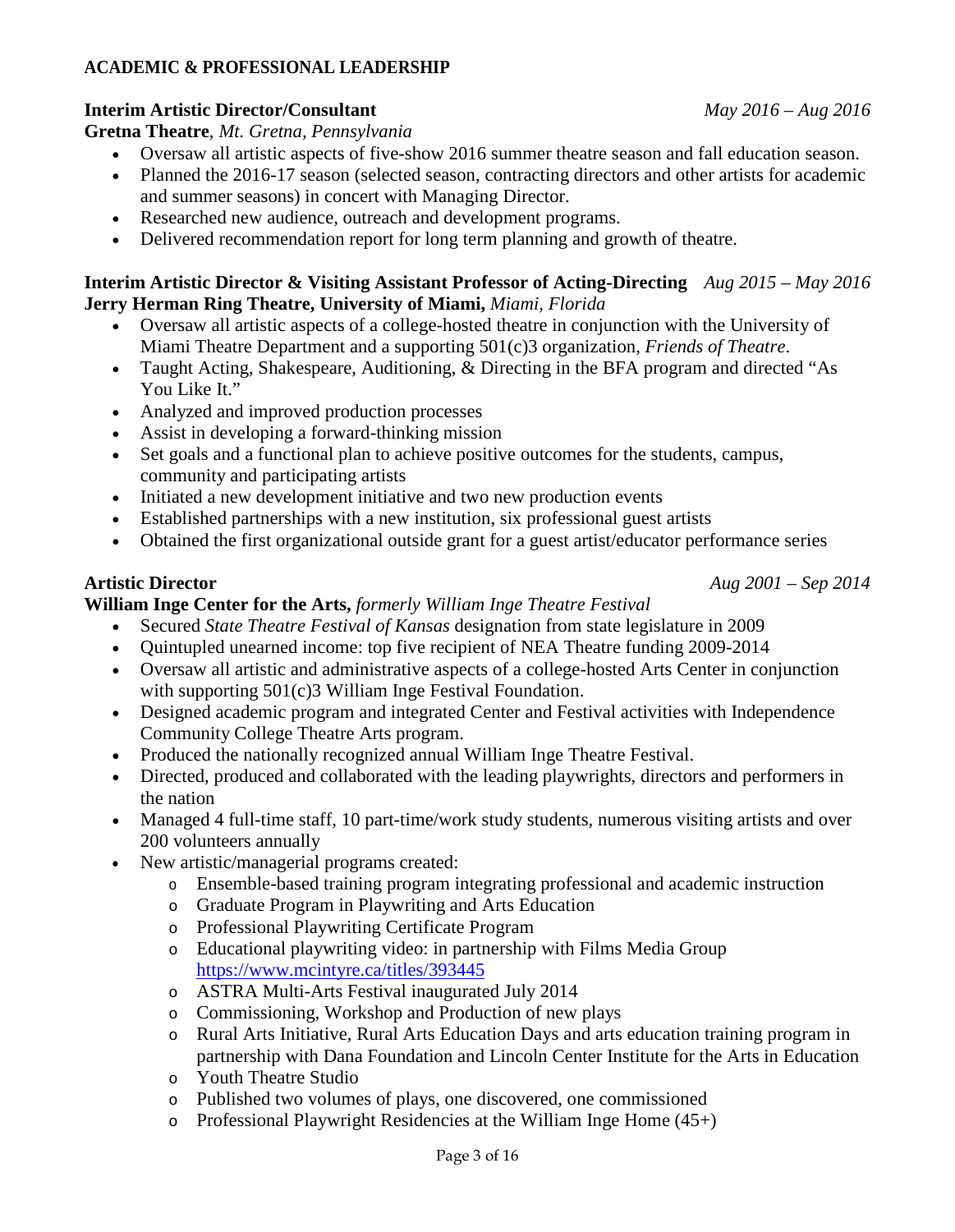Page 4 of 16

- $\circ$  Play Development Workshops for Resident playwrights (50+)
- o Guest Artist Lecture and Performance Series (dozens of guest artists each year)
- o 24-Hour Plays (30+ events, 150 new plays, approx. 1,000 artists/students from 6 states)
- o Playwrights-in-the-Schools with six rural school districts
- o Jerome Lawrence Award
- o Streaming video website accessing 30 years of playwright video archives. <http://ingecenter.org/video-archive/>
- o Complete accounting system revision
- o Web ticketing and custom database system
- o Marketing and communication strategy resulting in National and International recognition by leading news organizations
- o [http://www.pbs.org/newshour/bb/entertainment/jan-june06/igne\\_06-12.html](http://www.pbs.org/newshour/bb/entertainment/jan-june06/igne_06-12.html)
- o Local, regional, and national collaborations and partnerships (e.g., Kennedy Center, Educational Theatre Association, OK Mozart Festival, Films Media Group, Young Playwrights Festival, Lincoln Center Institute for the Arts in Education, Dana Foundation, The Playwrights Center, New Dramatists, Theatre Communications Group, Manhattan Theatre Club, Cornerstone Theater), and with nine rural school districts.
- o Oversaw hiring of theater faculty
- o Active in leading the movement to create professional/educational partnerships in play development at colleges and universities.
- o Sponsored student performances
- o Sponsored KCACTF & Thespian scholarships
- o Designed and implemented recruiting practices for ICC theatre program
- o Initiated integration of William Inge Center for the Arts with ICC Fine Arts Programs
- o Instrumental in major college theatre facility improvements (Dance Studio, Black Box Theater)

#### **Governing Council -** *Association for Theatre in Higher Education (ATHE) 2001 - 2003*

Committee memberships included: Member-at-Large, Grants, and Finance Committee.

# **Producing Director** *May 1992 – Aug 1999*

# **Los Angeles Repertory Company***, Los Angeles, California*

- Oversaw all aspects of non-profit theatre company: production, conservatory and theatre studio rentals
- Created professional theatre conservatory; instructors included: Robert Easton, Janet Eilber, Robert Ellenstein, Michael Frederick, Christopher Vened
- Directed nine productions (all AEA or AEA approved)
- Produced all company productions
- Developed and renovated theatre and studio complex and administered rentals
- Fundraising: oversaw all government, foundation, corporate, individual donations, event planning.
- Budgeting: created new accounting system
- Marketing: developed promotion and advertising strategies and created marketing partnerships with other arts groups
- Publicity: oversaw all press releases, PSA's and promotional videos
- Production: oversaw all aspects of production conception through performance including: theatre negotiation, design, casting, rehearsal, closing and clean-up
- Instituted play development program and public reading series
- Children's touring theatre program and educational outreach programs
- Partner City of Los Angeles Summer Youth Employment/Volunteer programs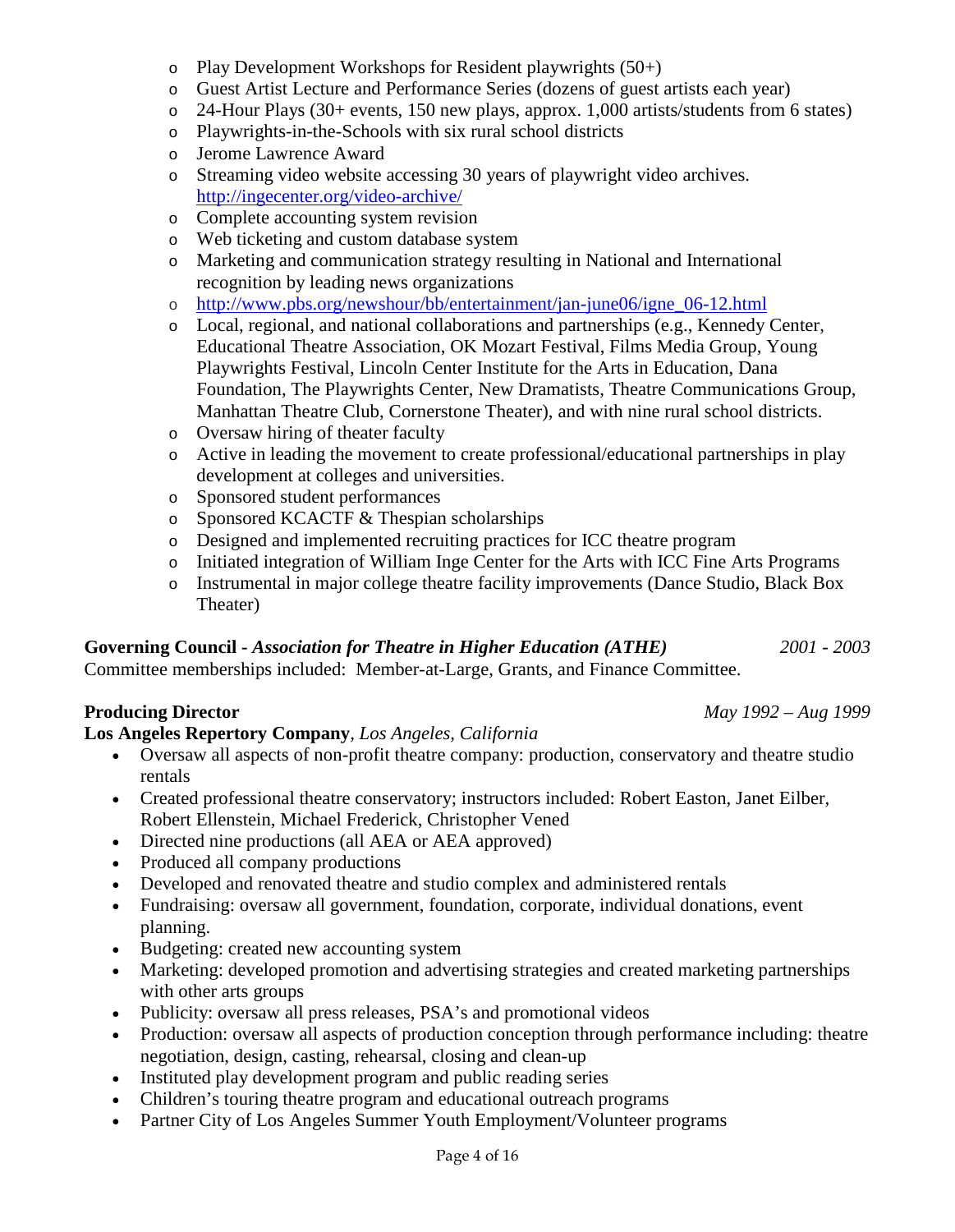#### **Grants Panelist/Nominator**

National Endowment for the Arts Kansas Arts Commission Mid-Atlantic Arts Foundation Maryland Arts Commission David Mark Cohen Playwriting Award

Association for Theatre in Higher Education (ATHE) Susan Smith Blackburn Prize US Artists Awards Miami Dade County Arts Commission

#### **Site Visitor**

National Endowment for the Arts California Arts Council

#### **Adjudicator/Selector/Reviewer**

Kennedy Center American College Theatre Festival (KCACTF) Susan Smith Blackburn Award The Playwrights Center Fellowship, Core Membership and McKnight Awards Independence Community College Competition Day

#### **Board Member**

Elected Board Member: Association of Theatre for Higher Education (ATHE) Elected Board Member: Theatre League Alliance of Los Angeles (Association of over 150 theatres) National Advisory Board: Last Frontier Theatre Conference (Alaska) National Advisory Board: Playfest Santa Barbara (New Play Festival) Founding Board Member: Southern California Arts Coalition

#### **PROFESSIONAL THEATRE TRAINING**

| <b>Acting</b>     | <b>Vocal</b>                  | Dance & Movement         |
|-------------------|-------------------------------|--------------------------|
| Stella Adler      | David Craig                   | Patrick Adiarte          |
| Mary Carver       | Peg Hatch Dieterle            | Janet Eilber             |
| Robert Ellenstein | William Bohn                  | Michael Frederick        |
| John Frank Levey  | Irene Connors                 | <b>Cortlandt Jones</b>   |
| Paul Sills        |                               | John Pasqueletti         |
|                   | <b>Accents &amp; Dialects</b> | <b>Christopher Vened</b> |

Robert Easton

**Academy of Stage and Cinema Arts***, Los Angeles, California, 1974-1978*  **American Conservatory Theatre***, San Francisco, California, 1978*

#### **PROFESSIONAL UNION MEMBERSHIPS**

Society of Stage Directors and Choreographers Screen Actors Guild Actors Equity Association Dramatists Guild

# **PUBLICATIONS AND PRESENTATIONS**

#### **Last Frontier Playwrights Conference** *2003-2004, 2008, 2012, 2014, 2017*

Director, Responder to playwright readings / Play Development, Panel Leader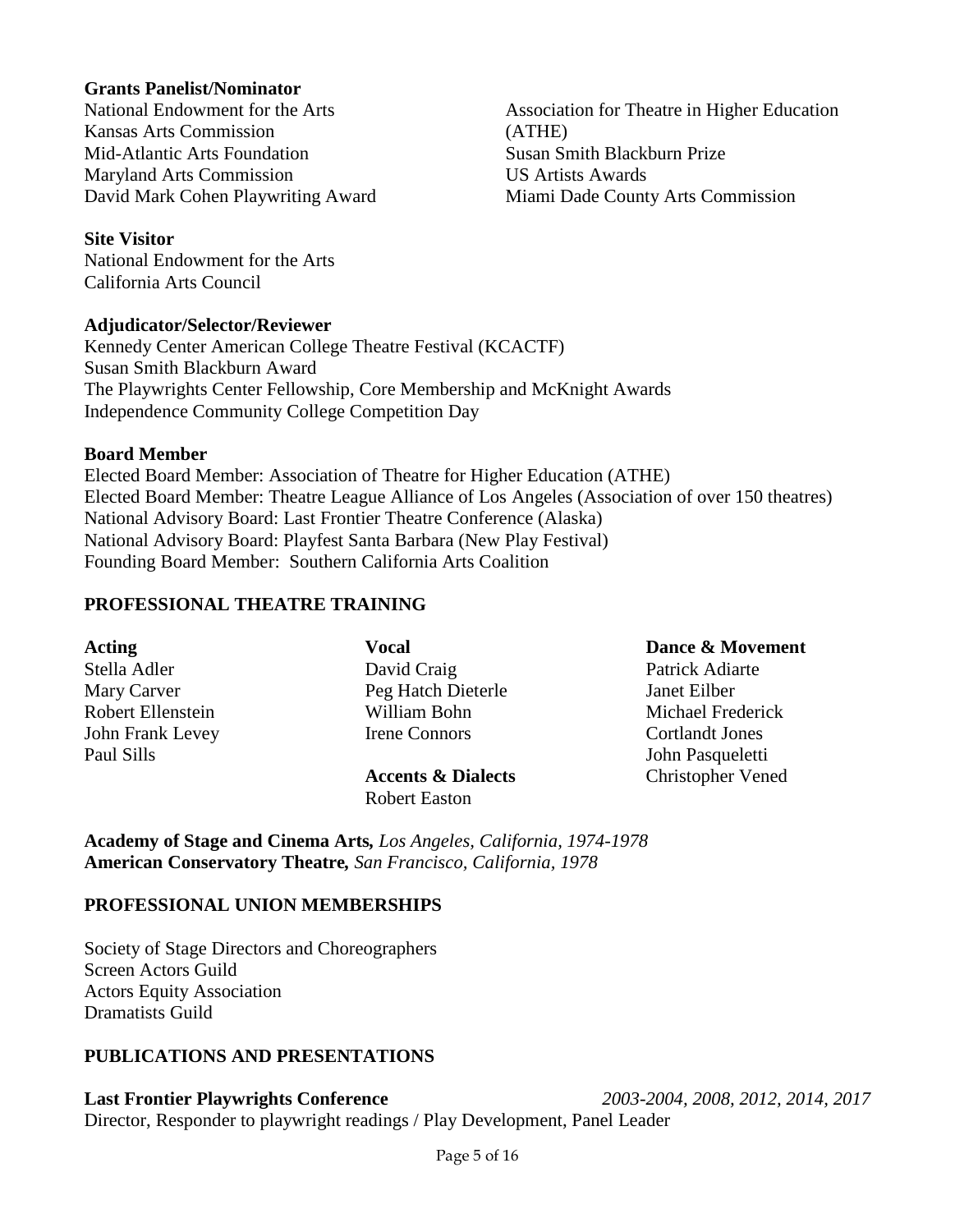| <b>Natural Affection TACT Theatre – Symposium on William Inger-</b>                                                                                                          | 2013                     |
|------------------------------------------------------------------------------------------------------------------------------------------------------------------------------|--------------------------|
| <b>On Stage Press</b> "The William Inge Variations: 7 new short plays" Commissioned                                                                                          | 2013                     |
| <b>Come Back Little Sheba and William Inge</b><br>Lecture: Shaw Festival, Niagra-on-the-Lake, Ontario, Canada                                                                | 2012                     |
| <b>Bus Stop and William Inge</b><br>Lecture: Huntington Theatre, Boston, Kansas City Repertory, Kansas City, MO                                                              | $2010 - 2011$            |
| <b>Association of Theatre in Higher Education (ATHE)</b><br>Directing/Producing Panels, Playworks Responder, Acting Workshop/ Musical Theatre/ Play<br>Development Workshops | 2002 - 2004, 2008 - 2010 |
| <b>Front Porches and Unspoken Desires</b><br>Lecture: William Inge as a Midwestern Writer                                                                                    | 2009                     |
| <b>On Stage Press</b> "A Complex Evening: Six Short plays by William Inge" Editor                                                                                            | 2009                     |
| <b>Kennedy Center American College Theatre Festival</b><br>Various workshops/SSDC directing scholarship/Irene Ryan Final/Semifinal Selector                                  | 2002-2009                |
| <b>Manhattan Theatre Club – Panel with S. Epatha Merkerson and Michael Pressman</b>                                                                                          | 2008                     |
| <b>Great Plains Theatre Conference</b><br>Responder to playwright readings / Play Development                                                                                | 2008-2009                |
| <b>Kansas and Missouri State Thespian Conferences</b><br>Directing/Play Development /various Acting Workshops                                                                | 2002-2010                |
| <b>Lincoln Center Institute</b><br>Panelist on Rural Arts Initiative                                                                                                         | 2006                     |
| <b>Theatre Communications Group (TCG)</b><br>Lead breakout session on challenges of Rural Theatre                                                                            | 2006                     |
| <b>Langston Hughes Conference, University of Kansas</b><br><b>Panelist on Kansas Theatre</b>                                                                                 | 2001                     |
| <b>California Educational Theatre Association</b><br><b>Conference Report</b>                                                                                                | 1994                     |
| Backstage West & Drama-Logue, Los Angeles<br>Contributing Writer/Theatre Critic                                                                                              | 1989 - 1994              |
| Additional presentations for many civic groups including:                                                                                                                    |                          |

Rotary, Lions, Optimists, Phi Theta Kappa, Newcomers, Leadership, School Boards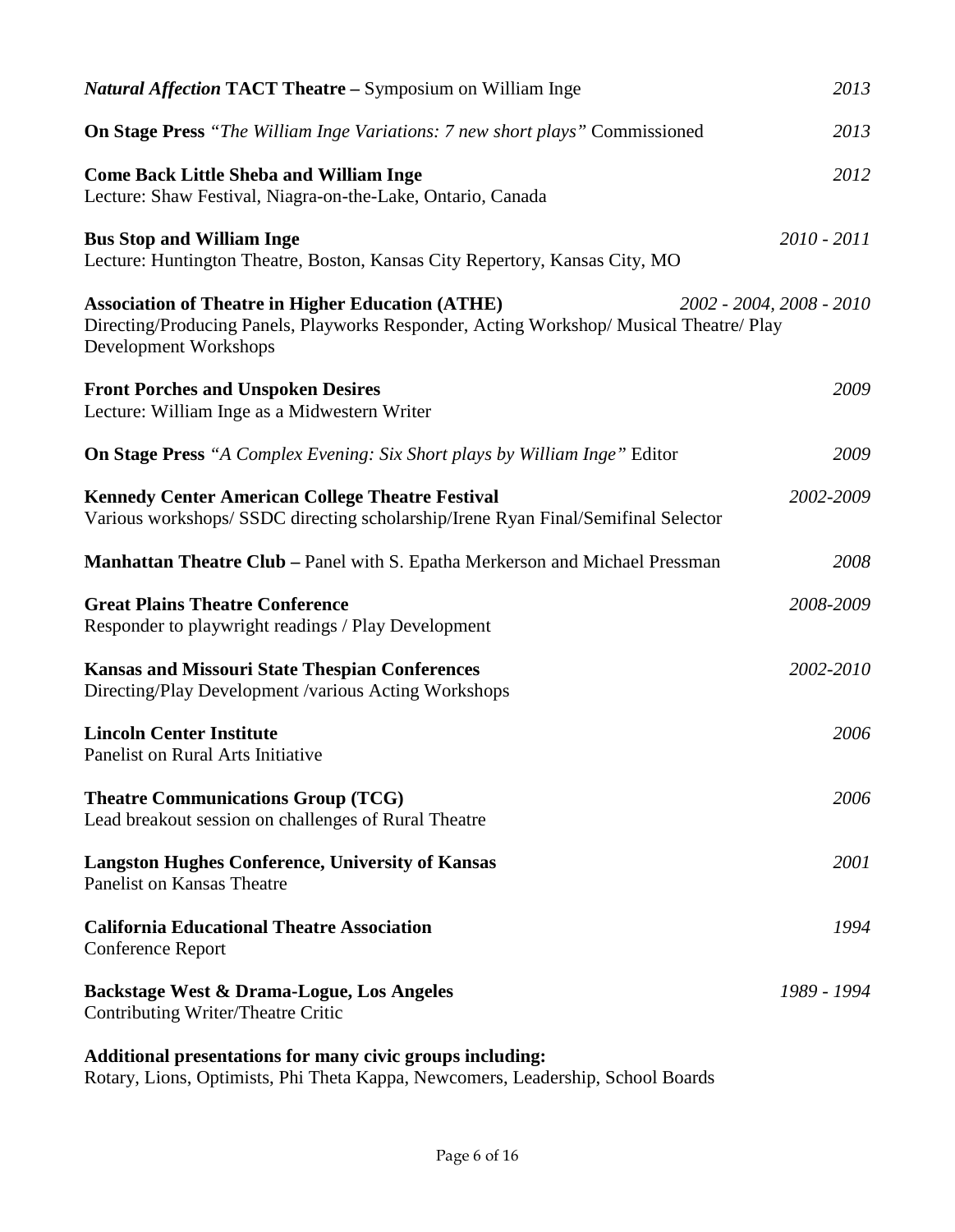#### **ACADEMIC SERVICE**

| <b>Board Member, Association for Theatre in Higher Education (ATHE)</b>            | 2000-2002 |
|------------------------------------------------------------------------------------|-----------|
| <b>Council of Chairs Member, Independence Community College</b>                    | 2003-2005 |
| <b>Chair of Professional Development Committee, Independence Community College</b> | 2004-2005 |
| <b>AQIP and Technology Committees Member, Independence Community College</b>       | 2009-2011 |

#### **DIRECTING/PRODUCING AWARDS & NOMINATIONS**

**Los Angeles Drama Critics Circle**  *Assassins* Three Nominations, One Award

**Theatre LA Ovation Awards**  *Misalliance, Assassins, King Lear*  Five Nominations, One Award

**Los Angeles Weekly Awards**  *Hamlet, Assassins*  Ten Nominations, Four Awards

**KCACTF (2006)**  Recognition of Contributions to Field

**Drama Logue Awards**  *Rocket to the Moon, Hamlet, Assassins, A Doll's House*  Ten Awards

**Robby Awards**  *Assassins*  Four Nominations

**Backstage Garland Awards**  *Misalliance, Assassins, A Doll's House*  Four Awards

#### **THEATRICAL STAGE DIRECTION - EDUCATIONAL**

**As You Like It**  *Jerry Herman Ring Theatre*  University of Miami

**Please Disregard Her Innocence<sup>1</sup>** *Maia Mulcahy*  University of Miami

**Gathering Blue<sup>1</sup>** *Hellesen/ Silversher/Sikorski*  Original Musical Production

**A Streetcar Named Desire**  *Tennessee Williams*  MSU Mankato (Guest Director)

**That Time**  *Samuel Beckett*  MSU Mankato ETC

**Misreadings**  *Neena Beber* 

1 Premiere

 $\overline{a}$ 

**The Laramie Project**  *Moises Kaufman/Tectonic Theatre*  Independence Community College

**Our Town**  *Thornton Wilder*  Independence Community College

**Moonshadow**  *Richard Hellesen*  Andreas Theatre, MSU Mankato MSU Mankato ETC

**The Little Prince**  *Antoine de St. Exupery*  MSU Mankato ETC

**The Bald Soprano**  *Eugene Ionesco*  MSU Mankato ETC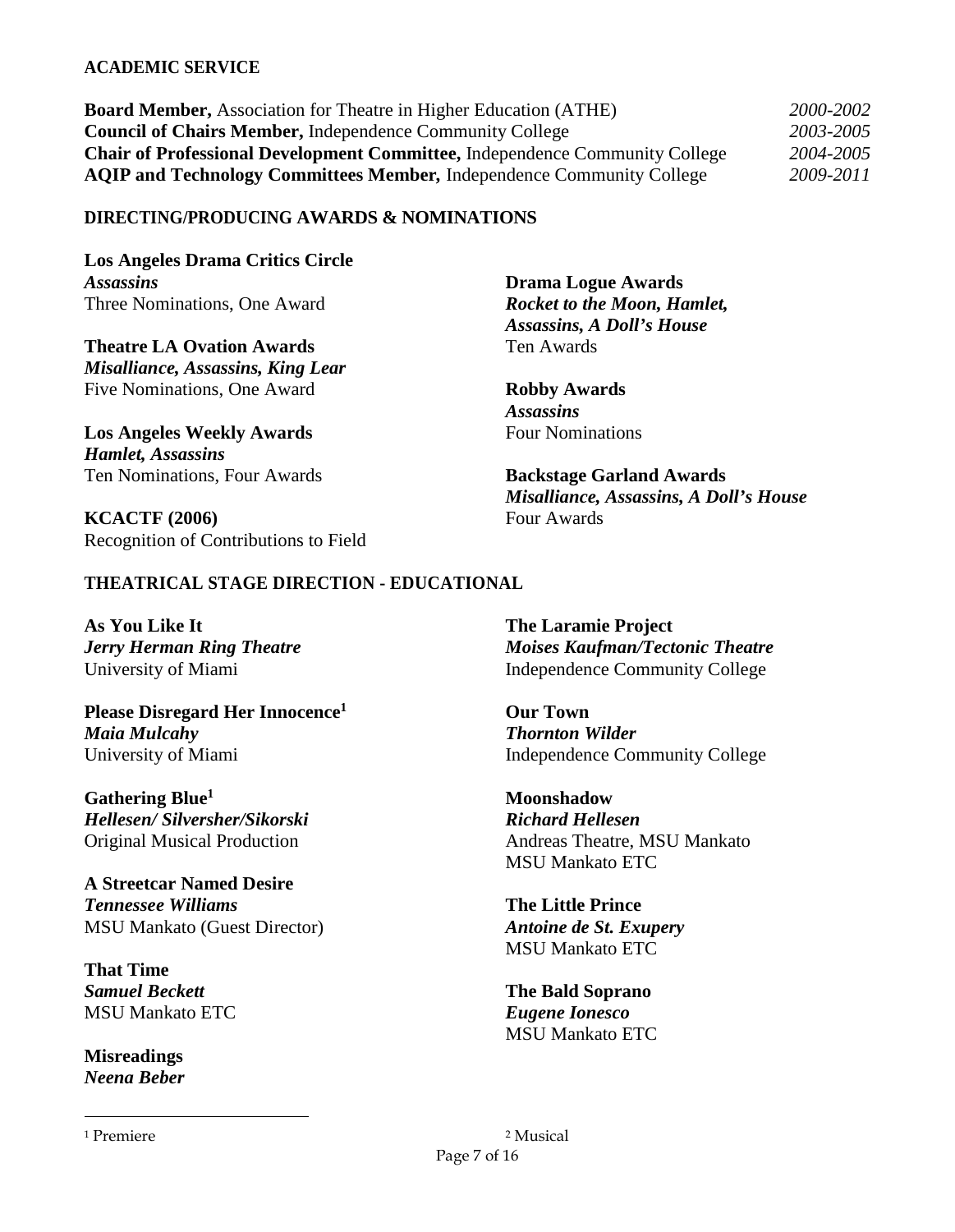**Gift Rap<sup>2</sup>** *Richard Hellesen/Michael Silversher* 

**Biloxi Blues**  *Neil Simon*  Orange County HS of the Arts

## **THEATRICAL STAGE DIRECTION - PROFESSIONAL (AEA/SDC)**

**Gathering Blue 1, 2** *Richard Hellesen, Michael Silversher/Joy Sikorski*  Gretna Theatre (PA) 2017

**Stuart Little <sup>2</sup>** *Joseph Robinette & Ronna Franck, adapt.*  Boston Childrens' Theatre, CA 2015

# **Shut Up, I'm Making a Point <sup>1</sup>**

*Sarwat Siddiqui* with Mark Consuelos, Annet Mahendru, Steven Merchant, Jay Pharoah & Leven Rambin American Airlines Theatre (NY) 2014

**The Nigh-illest <sup>1</sup>** *David Krumholtz* with Abbie Cornish, Andra Day, Ashley Madekwe & Jim O'Heir Broad Stage (CA) 2014

# **Bear Witness <sup>1</sup>**

*Jenny Bicks* w/ Seth Green, Lucy Punch, Romy Rosemont & Tracy Thoms Broad Stage (CA) 2013

**Maya's Heart <sup>1</sup>**

*Lynne Nottage* with Gabourey Sidibe, Justin Long, David Cross & Michael Kenneth Williams American Airlines Theatre (NY) 2012

**Things Can't Always be Awesome 1, 2** *Kristoffer Diaz & David Kirshenbaum* with Debby Boone, Nellie McKay, & Savannah Wise Gramercy Theatre (NY) 2011

**David & Lisa**  *James Reach*  Mobile Open Classroom

**The Pen Play <sup>1</sup>** *Theresa Rebeck* w/ Gaby Hoffman, Demi Moore, Jeremy Sisto & Julia Stiles American Airlines Theatre (NY) 2010

**Molly, Nellie, Jim and Saul <sup>1</sup>**

*Ellen Maddow* w/ Elijah Wood, Sanaa Lathan, Diane Neal, Pablo Schreiber American Airlines Theatre (NY) 2009

# **The Saddest Bar in the World 1, 2**

*Joe Iconis & Jonathan Marc Sherman* with Ashleigh Atkinson, Kerry Butler, Jesse Tyler Ferguson, Nellie McKay Joe's Pub (NY) 2009

**Tenure <sup>1</sup>** *Michael Lew* w/ Elizabeth Banks, David Cross, Aasiv Mandvi American Airlines Theatre (NY) 2008

# **To Life <sup>2</sup>**

*A Tribute to Bock & Harnick*  William Inge Theatre, KS 2007

**Touched 2005** *Marcia Cebulska*  William Inge Theatre, KS 2005

**Match.com <sup>1</sup>** *MuMs aka/Craig MuMsila Grant*  Signature Theatre (NY) 2005

**The Last 5 Years <sup>2</sup>** *Jason Robert Brown*  North Coast Repertory Theatre, CA 2004

 $\overline{a}$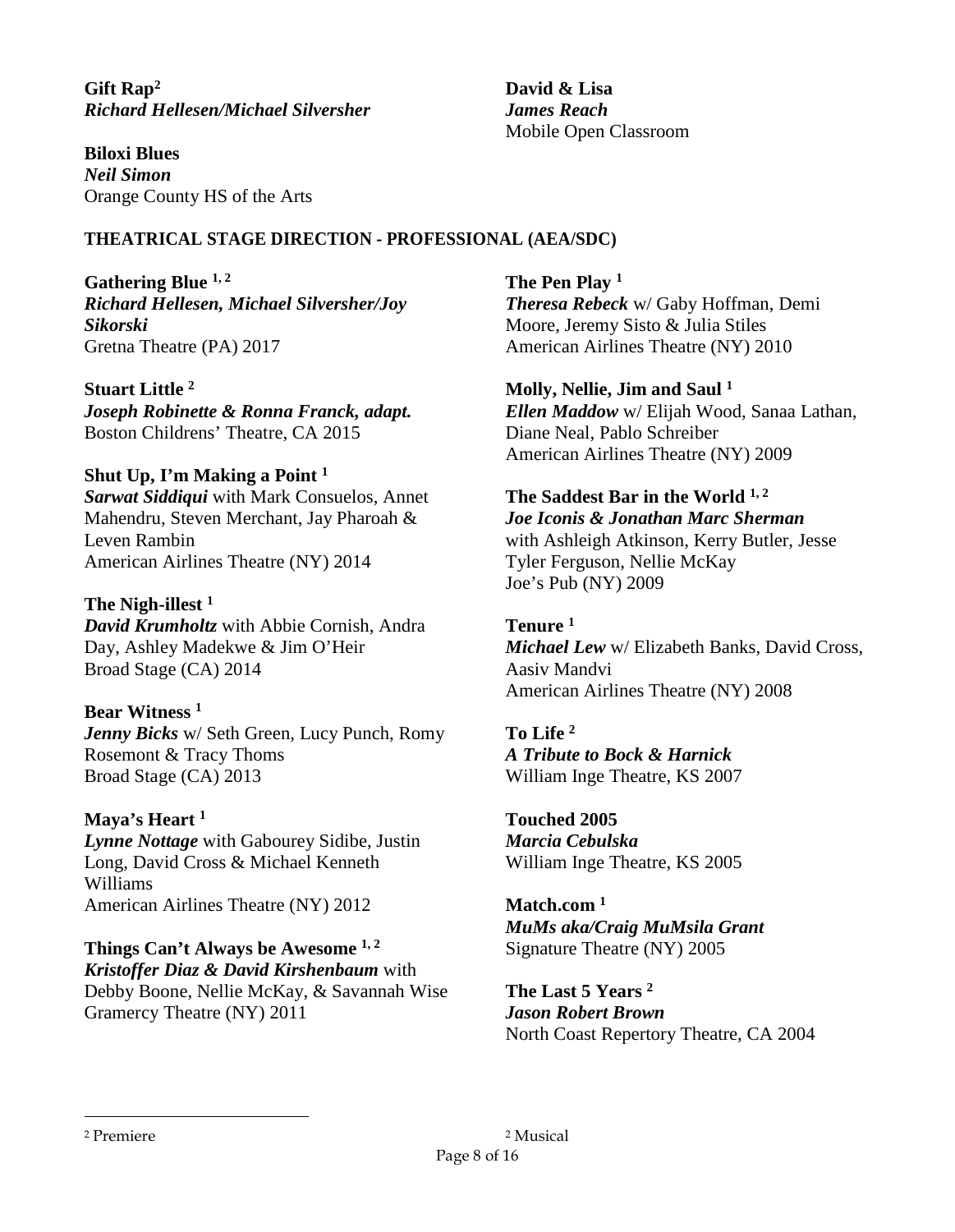**Arthur's Turn <sup>2</sup>** *(Revue) Various* Inge Festival, KS 2004

**Once in a Lifetime <sup>2</sup>** *(Revue) Comden/Green etc.*  Inge Festival, KS 2003

**All That Jazz <sup>2</sup>** *(Revue) John Kander & Fred Ebb*  Inge Festival, KS 2002 **King Lear**  *William Shakespeare*  MET Theatre, CA 1999

**In My Humble Opinion <sup>1</sup>** *Richard Hellesen* Pickering Theatre, CA 1998

**Assassins** (Los Angeles Premier) **<sup>2</sup>** *Stephen Sondheim and John Weidman*  Los Angeles Theatre Center, CA 1994/1995 **Face 2 Face <sup>2</sup>** *Richard Hellesen and Michael Silversher*  Los Angeles Repertory Co., CA 1994

**Dear Liar** *Jerome Kilty*  McCadden Place Theatre, CA 1993

**Rocket to the Moon**  *Clifford Odets*  Company of Charactors Theatre, CA 1992

**Look Forward, Angel**  *Ketti Frings*  Long Beach Studio Theatre, CA1990

**Esther <sup>2</sup>** *Elizabeth Swados*  Gindi Auditorium, CA 1990

**Hello Out There/<sup>3</sup> This Property is Condemned**  *Saroyan/ Williams* Newbridge Theatre, CA 1985

## **STAGE DIRECTION/PRODUCTION – WORKSHOPS**

**Aided the development of over 50 new full-length plays.** Developed new work by many playwrights including:

Carson Becker Mickey Birnbaum Adam Bock Richard Broadhurst Sheila Callaghan Marcia Cebulska Burgess Clark Bryan Davidson Russell Davis Philip Dawkins Lisa Dillman Catherine Filloux Nancy Ford Paul Gordon Stephen Gregg Katori Hall David Scott Hay Richard Hellesen

Julianne Homokay Tina Howe Samuel D. Hunter Chisa Hutchinson Arlene Hutton Tom Jones Jeremy Kareken Lynne Kaufman Robert Koon Arthur Kopit Adam Kraar E.M. Lewis Patricia Loughrey Melanie Marnich Carlos Murillo Dael Orlandersmith Dominic Orlando Kristen Palmer

Anne Phelan Rose Portillo Mary Portser Theresa Rebeck Elaine Romero David Rush Caridad Svich Evan Smith JT Rogers Mat Smart James Still Lydia Stryk Colin Denby Swanson Adam Szymkowics Adrian Thompson Alice Tuan Ken Urban Dana Yeaton

 $\overline{a}$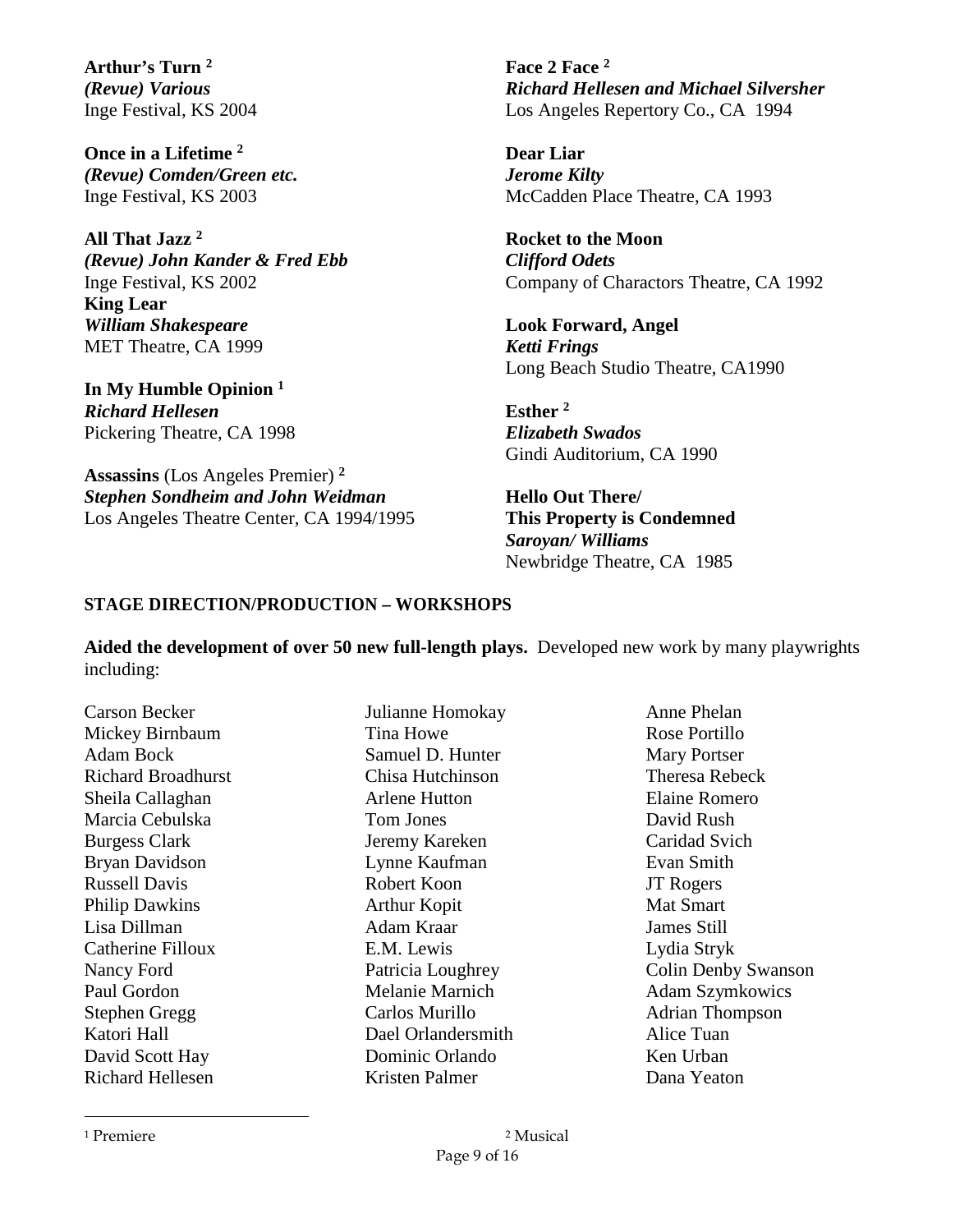## **ACTING | STAGE - SELECTED ROLES & VENUES**

**Angel Street**  *Mr. Manningham*  Ted Paul Theatre 2000

**The Disputation**  *Bishop of Gerona*  Gindi Auditorium 1997

**Back to Methuselah**  *Acis*  Evidence Room 1997

**Assassins** *<sup>2</sup> Balladeer* Los Angeles Theatre Center 1994/1995

**Misalliance**  *Joey Percival*  Los Angeles Repertory Co. 1993

**The Little Prince (w/ David Morse)**  *Ensemble*  Burbage Theatre 1987

**Loosening Up for Summer**  *Iggy*  Main Stage Theater 1985

**Transfers <sup>5</sup>** *Bill* Gardner Stage 1985

**Colors** *<sup>2</sup>*  *Bobby*  Broadway Playhouse 1983

**Gift Rap** *<sup>2</sup> Dave* South Coast Repertory Theatre 1991

**Much Ado About Nothing**  *Claudio* New Mexico Repertory 1989

**Broadway Bound <sup>4</sup>** *Eugene*  Alaska Repertory Theater 1988

**Look Homeward, Angel**  *Hugh*  Long Beach Studio Theatre 1989

**Rope of Smoke**  *Tommy*  Theatre Exchange 1991

**Quiet Cries & Boxed In** *John, Mark*  Actors Forum/Plays for Living 1988

**Here Wait (w/ Conchata Ferrell)**  *Eddy* Cast at the Circle Theater 1980

**The Fool (w/Keith Carradine)**  *Captain Chester*  Los Angeles Actors Theater 1979

**Julius Caesar (w/ Ed Harris)**  *Lucius*  The Globe Playhouse 1976

Appearances in dozens of Staged readings and workshop presentations

 $\overline{a}$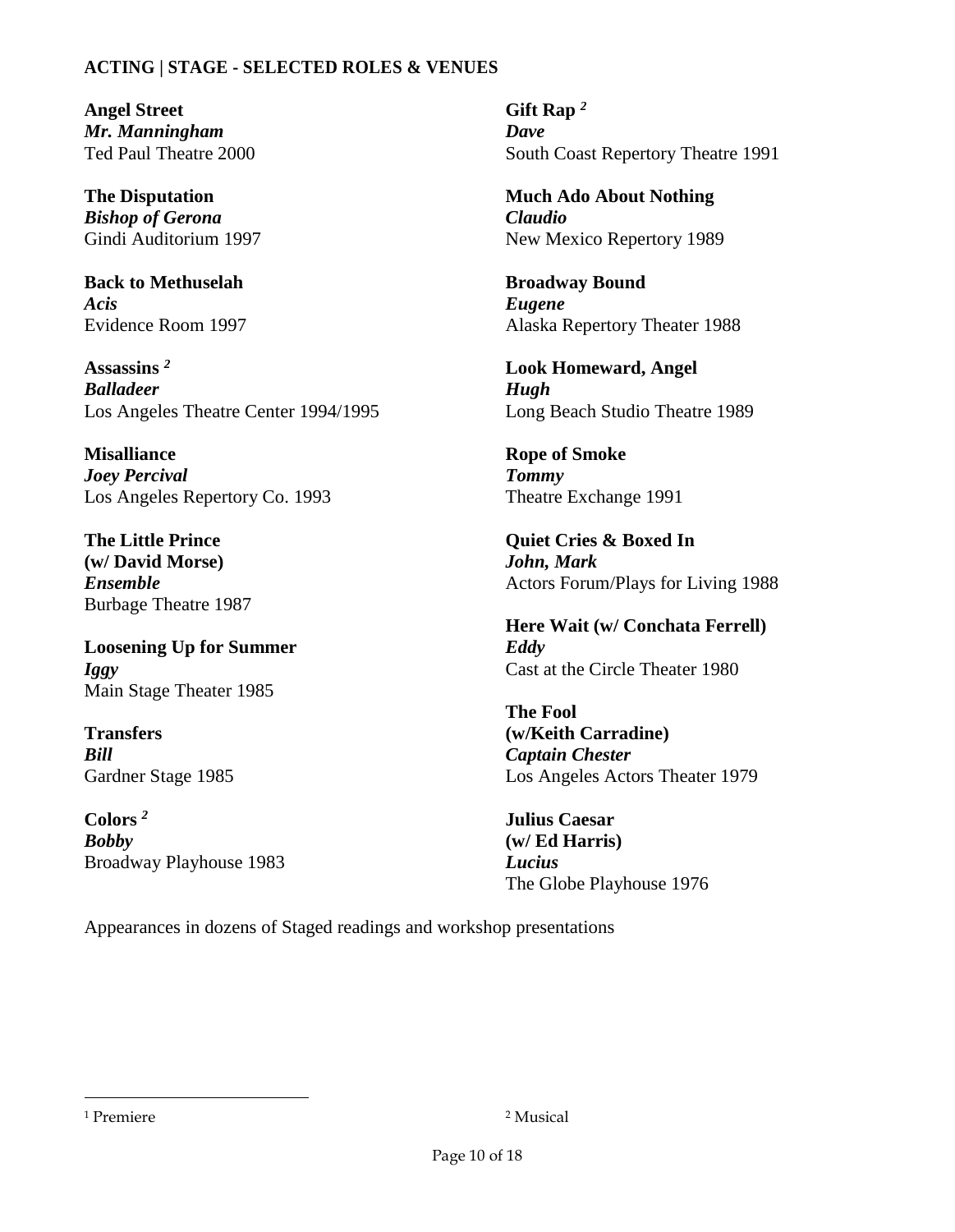## **ACTING | FILM & TELEVISION**

**The Drama of Creation: Writers on Writing** 2006 *Films Media Group*  Narrator/Host

**Weekend Pass** 1984 *Crown International Pictures*  Lester Gidley, Lead

**Better Off Dead** 1985 *C.B.S. Theatrical Films* 

**Last American Virgin** 1981 *Cannon Films* 

**Knots Landing** 1982/1983 *Lorimar*  2 Episodes

**Off the Minnesota Strip** 1980 *Universal*

**Keep It... In Balance** 1982 *Furman Films* 

**Teenage Drugs and Alcohol** 1981 *Increase Video*  Lead

Commercial, Voice Over and Industrials list available upon request.

#### **SELECTED THEATRICAL EXECUTIVE PRODUCING 1998-2016**

**It Shoulda Been You Tarzan, Breaking Legs**  *Gretna Theatre* 

**What is the Meaning of This?**  *A Multi-Media Tribute to Arthur Kopit*  **Bus Stop** *By William Inge* 

**Farther Off from Heaven**  *A Centennial Tribute to William Inge* 

**Rooted: The Greensburg Project** *By Marcia Cebulska* 

**Theatre's Golden Warrior**  *A Tribute to David Henry Hwang* 

**Traveler in the Light!**  *A Tribute to Marsha Norman* 

**A Hot Waltz with Paula!<sup>6</sup>** *A Tribute to Paula Vogel* 

**Remember, and Celebrate!! <sup>2</sup>** *A Tribute to Tom Jones and Harvey Schmidt*  **A Complex Evening!** 

*Six Short plays by William Inge* 

**Dang, Durang!**  *A Tribute to Christopher Durang* 

**Touched: The Last 2,000 Heartbeats of William Inge<sup>1</sup>** by Marcia Cebulska *William Inge Theatre and Tour* 

**Penn Ave to Broadway: A Retrospective <sup>2</sup>** *William Inge Theatre* 

**One Glove Off: Tribute to Tina Howe**  *William Inge Theatre* 

**A Tribute to Arthur Laurents <sup>2</sup>** *Memorial Hall/Inge Festival* 

**Arthur's Turn1, 2** William Inge Theatre

**A Tribute to Romulus Linney**  *Memorial Hall/Inge Festival* 

**Once in a Lifetime <sup>2</sup>** William Inge Theatre

1 Premiere

 $\overline{a}$ 

Page 11 of 16 2 Musical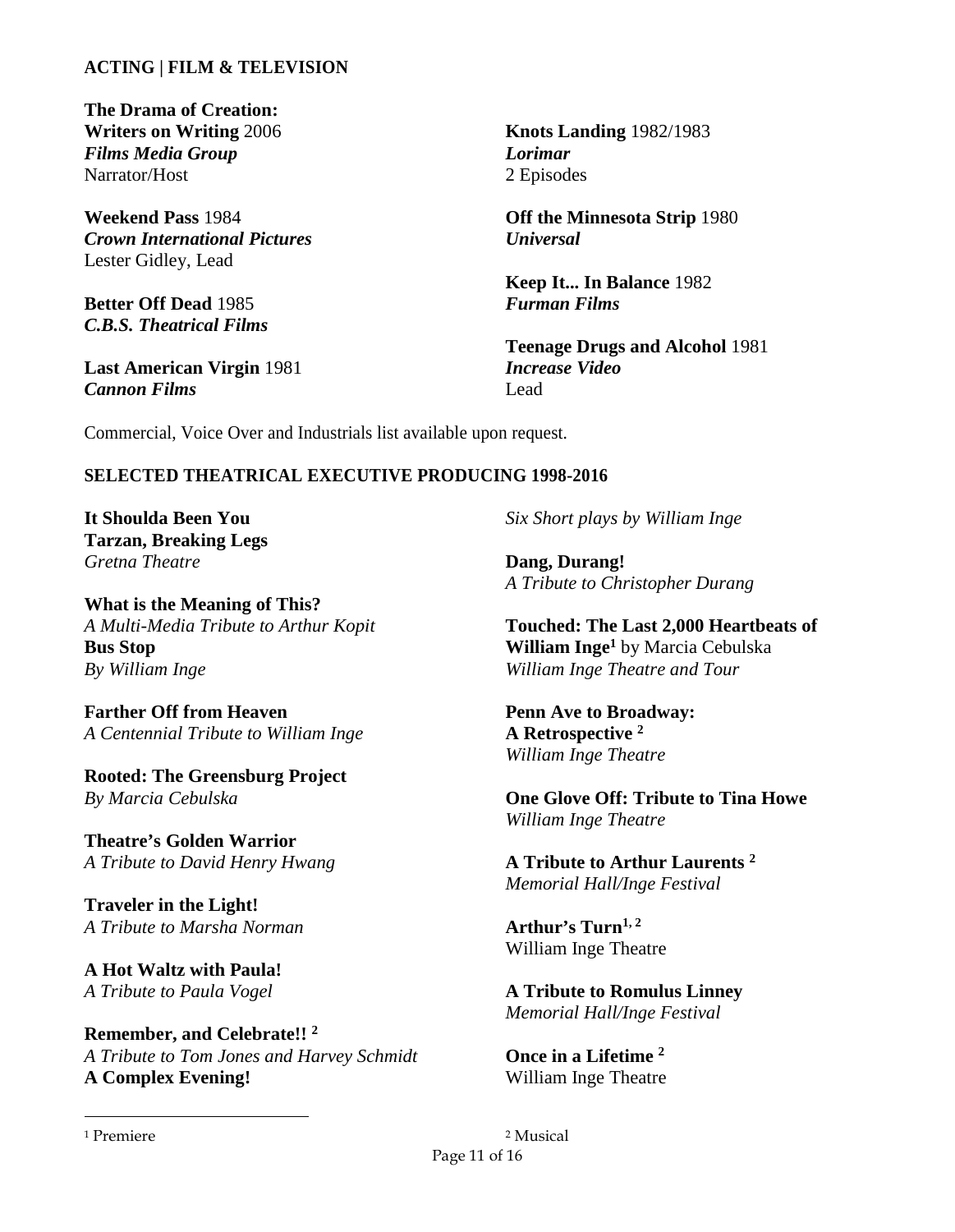**Top of the Heap: Tribute to Kander & Ebb <sup>2</sup>** Memorial Hall/Inge Festival

**All That Jazz: The Songs of Kander & Ebb <sup>2</sup>** William Inge Theatre

**24-Hour Plays:**  30+ Separate Productions William Inge Theatre

**King Lear** MET Theatre

**A Doll's House**  Robert Pickering Theatre

**Back to Methuselah**  Evidence Room Theatre **Safari to Treasure <sup>2</sup>** ARCO Industrial, Mirage Hotel, Las Vegas

**Face 2 Face <sup>2</sup>** Los Angeles Area Tour

**Messiah**  Ivy Substation

**The Hostage <sup>2</sup>** Los Angeles Theatre Center

**Hamlet (2 Productions)**  Los Angeles Theatre Center/Megaw Theatre

**The Little Prince**  Cast Theatre; Burbage Theatre Co-Producer

**As You Like It & Sweet Bird of Youth**  Theatricum Botanicum, Prod. Stage Manager

# **THEATRE CONSULTATION**

Consulting services included: budgeting, production management, organizational design, casting, training, design, literary management, ideation.

Amadeus Company Cast Theatre Company of Charactors Theatre Dramatists Guild Hollywood Moguls McCadden Place Theatre Arts Expand

Cedarburg Productions Encino Playhouse Hudson Theatre Physical Theatre Project Theatricum Botanicum Burbage Theatre Classical Theatre Lab

Evidence Room Long Beach Playhouse Powerhouse Theatre North Coast Repertory 24-Hour Company Wondros Xprize Foundation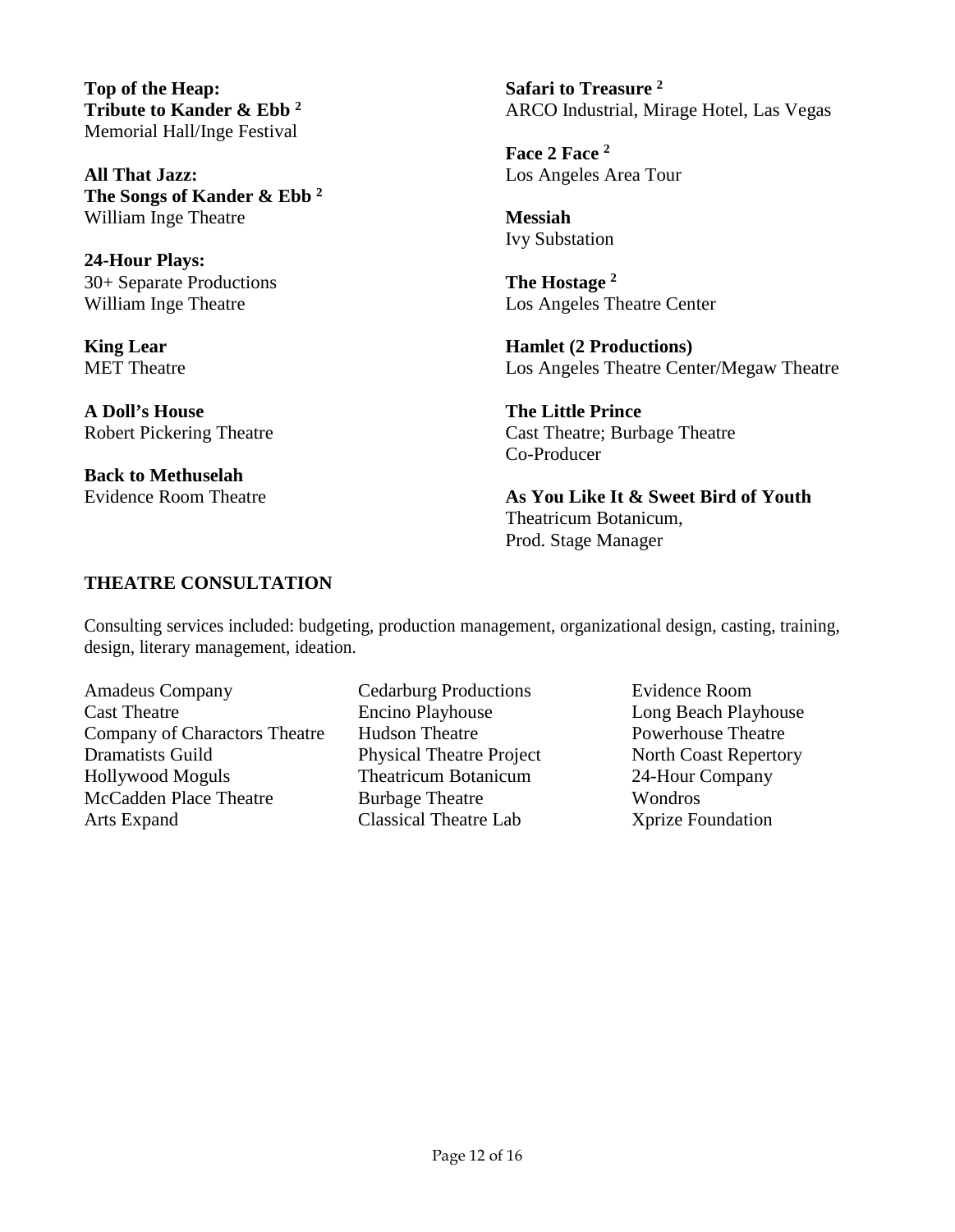# **SELECTED INSTITUTIONAL GRANTS RECEIVED**

Grants have ranged from small local grants to nationally competitive multi-year grants both for single organizations and collaborations between non-profit arts, governmental and educational institutions.

| Amblin Entertainment                    |
|-----------------------------------------|
| Andrew W. Mellon Foundation             |
| <b>ARCO</b> Foundation                  |
| <b>AT&amp;T</b> Foundation              |
| California Community Foundation         |
| Cessna Foundation                       |
| <b>Chemical Bank</b>                    |
| <b>Commerce Bank Foundation</b>         |
| Dana Foundation                         |
| Doris Duke Charitable Foundation        |
| Dramatists Guild Fund                   |
| <b>Friends of Theatre</b>               |
| <b>Funding Arts Network</b>             |
| <b>Gonda Foundation</b>                 |
| <b>Hallmark Foundation</b>              |
| Independence Chamber of Commerce        |
| <b>Kansas Arts Commission</b>           |
| <b>Kansas Humanities Council</b>        |
| Kansas Creative Arts Industries Comm.   |
| Kansas Department of Travel and Tourism |

Kansas USD 446 Foundation Ledler Foundation Los Angeles Cultural Affairs Department Andrew W. Mellon Monarch Foundation National Endowment for the Arts Our Town Grant (NEA) Pioneer Electronics Corporation Sagner Foundation Sara Lee Foundation SBC Foundation Sony Picture Studios S. Mark Taper Foundation Southwest Airlines Theatre Communications Group Toshiba Electronics Corporation Walmart Westar Energy Corporation William T. Kemper Foundation

# **TELEVISION | VIDEO PRODUCTION**

| What is the Meaning of This? Multi-Media Tribute to Arthur Kopit<br>2014                       |      |
|------------------------------------------------------------------------------------------------|------|
| Featuring: Kandis Chappell, Nathan Darrow, Yvette Freeman, Hawthorne James, John Schuck        |      |
| William Inge Theatre Festival Executive Producer                                               |      |
| A multi-media production featuring live performances, over 25 video interviews.                |      |
| Farther Off from Heaven: Multi-Media Centennial Tribute William Inge                           | 2013 |
| Featuring: Shirley Knight, Dakin Matthews, Elizabeth Wilson, Gigi Bolt                         |      |
| <b>Executive Producer</b><br>William Inge Theatre Festival                                     |      |
| A multi-media production featuring live performances, over 25 video interviews.                |      |
| Theatre's Golden Warrior: Multi-Media Tribute to David Henry Hwang                             | 2012 |
| Featuring: John Rubinstein, Jennifer Lim, Tzi Ma, Francis Jue, Robert Clohessy, Barbara Dana   |      |
| William Inge Theatre Festival Executive Producer                                               |      |
| A multi-media production featuring live performances, over 25 video interviews.                |      |
| Traveler in the Light: A Multi-Media Tribute to Marsha Norman                                  | 2011 |
| Featuring: John Schuck, Daisy Eagan, Burke Moses, Anastasia Griffith, Alan Safier, Wayne Bryan |      |
| William Inge Theatre Festival<br><b>Executive Producer</b>                                     |      |
| A Hot Waltz with Paula: A Multi-Media Tribute to Paula Vogel                                   | 2010 |
| Featuring: Yvette Freeman, Deirdre Lovejoy, Elizabeth Wilson, Puppets of Basil Twist           |      |
| William Inge Theatre Festival<br><b>Executive Producer</b>                                     |      |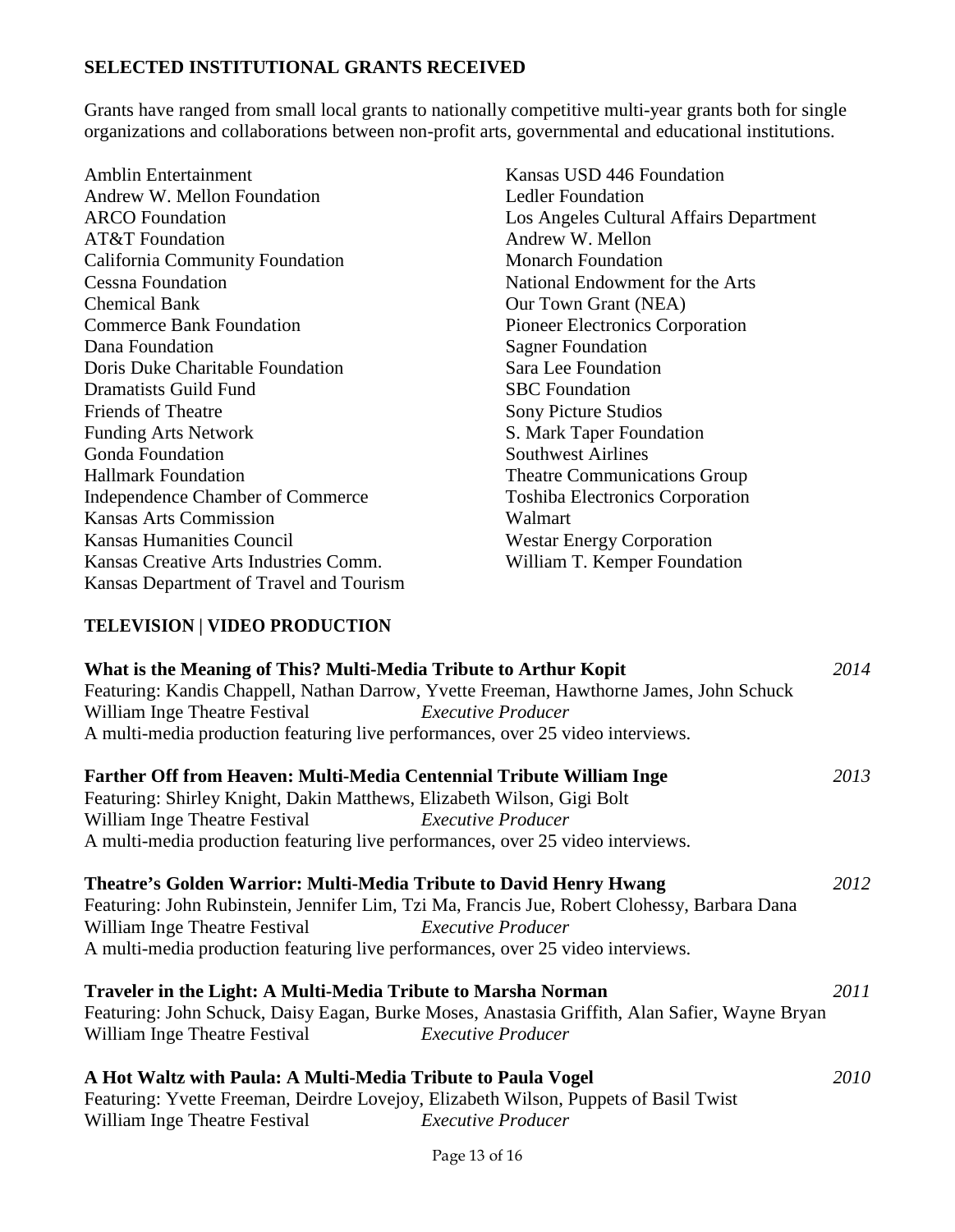| A multi-media production featuring live performances, over 25 video interviews.                                                                                                                                                                                             |                                                                                                                                                                                                                                          |      |
|-----------------------------------------------------------------------------------------------------------------------------------------------------------------------------------------------------------------------------------------------------------------------------|------------------------------------------------------------------------------------------------------------------------------------------------------------------------------------------------------------------------------------------|------|
| William Inge Theatre Festival<br>A multi-media production featuring live performances, over 25 video interviews.                                                                                                                                                            | Remember, and Celebrate!: A Multi-Media Tribute to Tom Jones & Harvey Schmidt<br>Featuring: Barbara Dana, Rita Gardner, Susan Watson, Martin Vidnovic, Elizabeth Wilson.<br><b>Executive Producer</b>                                    | 2009 |
| Dang, Durang: A Multi-Media Tribute to Christopher Durang<br>William Inge Theatre Festival<br>A multi-media production featuring live performances, over 25 video interviews.                                                                                               | Featuring: Kaitlin Hopkins, Elizabeth Wilson, Michelle Pawk, Harvey Evans, E. Katherine Kerr<br><b>Executive Producer</b>                                                                                                                | 2008 |
| To Life: A Multi-Media Tribute to Jerry Bock and Sheldon Harnick<br>Featuring: Hal Linden, Michelle Pawk, Diane Sutherland, Kaitlin Hopkins, Ron Orbach<br>William Inge Theatre Festival<br>A multi-media production featuring live performances, over 25 video interviews. | <b>Executive Producer</b>                                                                                                                                                                                                                | 2007 |
| The Drama of Creation: Writers on Writing<br>Featuring: William Gibson, Jerome Lawrence, Arthur Miller & many others.<br>William Inge Center for the Arts/Films Media Group                                                                                                 | <b>Executive Producer</b><br>A 48-minute educational video on the writing process created from 20+ years of interviews with<br>America's greatest playwrights. Overseeing all aspects of production, negotiating contracts, rights, etc. | 2006 |
| Penn Ave to Broadway: A 25-Year Retrospective of the Inge Festival<br>Featuring Yvette Freeman, Kaitlin Hopkins, Tina Howe, Robyn Cohen, Wayne Bryan<br>William Inge Theatre Festival<br>A multi-media production featuring live performances, over 70 video interviews.    | <b>Executive Producer</b>                                                                                                                                                                                                                | 2006 |
| <b>One Glove Off: Tribute to Tina Howe</b><br>Featuring Yvette Freeman, John Lloyd Young, Alex Henteloff, Robyn Cohen<br>William Inge Theatre Festival<br>A multi-media production featuring live performance, 28 video interviews.                                         | <b>Executive Producer</b>                                                                                                                                                                                                                | 2005 |
| <b>Curtain Up: Tribute to Arthur Laurents</b><br>Featuring Cigdem Onat, Elizabeth Wilson, and Barbara Dana<br>William Inge Theatre Festival                                                                                                                                 | <b>Executive Producer</b>                                                                                                                                                                                                                | 2004 |
| <b>Tribute to Romulus Linney</b><br>Featuring Austin Pendleton and Kaitlin Hopkins<br>William Inge Theatre Festival                                                                                                                                                         | <b>Executive Producer</b>                                                                                                                                                                                                                | 2003 |
| Top of the Heap: Tribute to Kander & Ebb<br><b>Featuring Anthony Crivello</b><br>William Inge Theatre Festival                                                                                                                                                              | <b>Executive Producer</b>                                                                                                                                                                                                                | 2002 |
| <b>On Singing Onstage with David Craig</b><br>Lee Productions                                                                                                                                                                                                               | Consultant<br>A series of videos designed to teach musical theatre performance by master teacher and performance<br>innovator, David Craig. Assisted with pre-production, shooting and post-production, advising on content,             | 1997 |

fundraising, rehearsal, editing and distribution.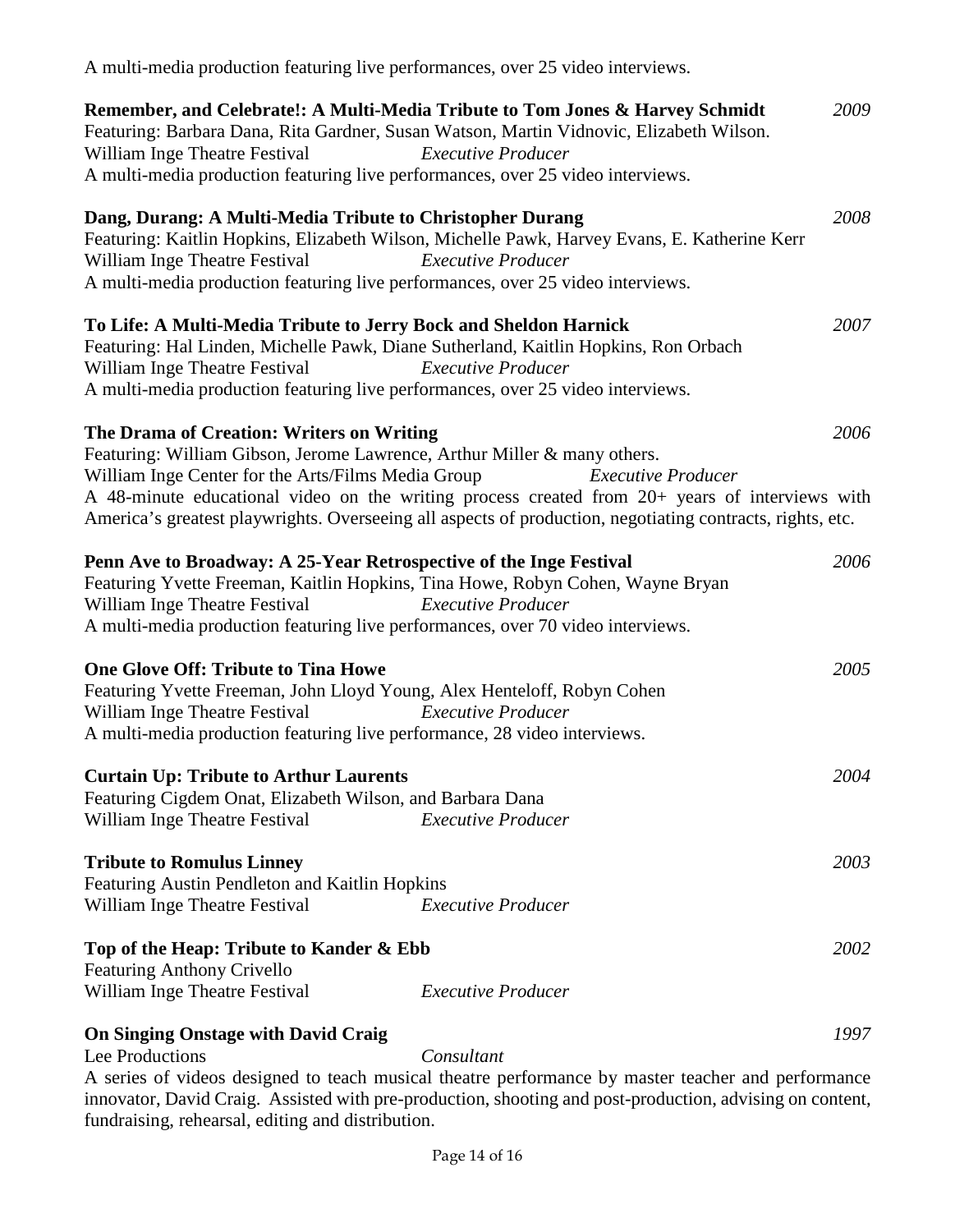| <b>Strange Universe Tonight</b><br><b>Rysher Entertainment</b>  | Assoc. Prod. /Researcher      | 1997 |
|-----------------------------------------------------------------|-------------------------------|------|
| <b>The Krypton Factor</b><br>NBC Television / L-K Entertainment | Associate Producer            | 1991 |
| <b>Barbara De Angelis Show</b><br>Kushner-Locke (Pilot)         | Associate Producer            | 1991 |
| $K^*I^*D^*S$<br>PBS / Meta-4 Productions                        | <b>Assistant Art Director</b> | 1980 |

# **PORTFOLIO LINKS TO SAMPLE PROJECTS**

"The Drama of Creation: Writers on Writing" - Playwriting instruction video <https://www.mcintyre.ca/titles/393445>

"The Greensburg Project" - Preview/fundraising video [https://vimeo.com/138621132](http://ingecenter.org/greensburg-project/)

"A Complex Evening": six short plays by William Inge" - Publication <http://www.amazon.com/Complex-Evening-Short-Plays-William/dp/B005WD1XBK>

"The William Inge Variations": seven short plays inspired by William Inge - Publication [http://www.amazon.com/William-Inge-Variations-Seven-](http://www.amazon.com/William-Inge-Variations-Seven-Inspired/dp/0988509717/ref=sr_1_1?s=books&ie=UTF8&qid=1401113506&sr=1-1&keywords=The+inge+variations)[Inspired/dp/0988509717/ref=sr\\_1\\_1?s=books&ie=UTF8&qid=1401113506&sr=1-](http://www.amazon.com/William-Inge-Variations-Seven-Inspired/dp/0988509717/ref=sr_1_1?s=books&ie=UTF8&qid=1401113506&sr=1-1&keywords=The+inge+variations) [1&keywords=The+inge+variations](http://www.amazon.com/William-Inge-Variations-Seven-Inspired/dp/0988509717/ref=sr_1_1?s=books&ie=UTF8&qid=1401113506&sr=1-1&keywords=The+inge+variations) 

# **Commercials created for the William Inge Theatre Festival:**

2009: Tom Jones & Harvey Schmidt https://youtu.be/RnrHmYCXP\_w

2012: David Henry Hwang <http://vimeo.com/39907463>

2013: William Inge  $100<sup>th</sup>$  Birthday <https://www.youtube.com/watch?v=ACLzJfAYjdU>

# **Inge Festival short promo for funding:**

"What We Do at the Inge Festival" <http://vimeo.com/39509074>